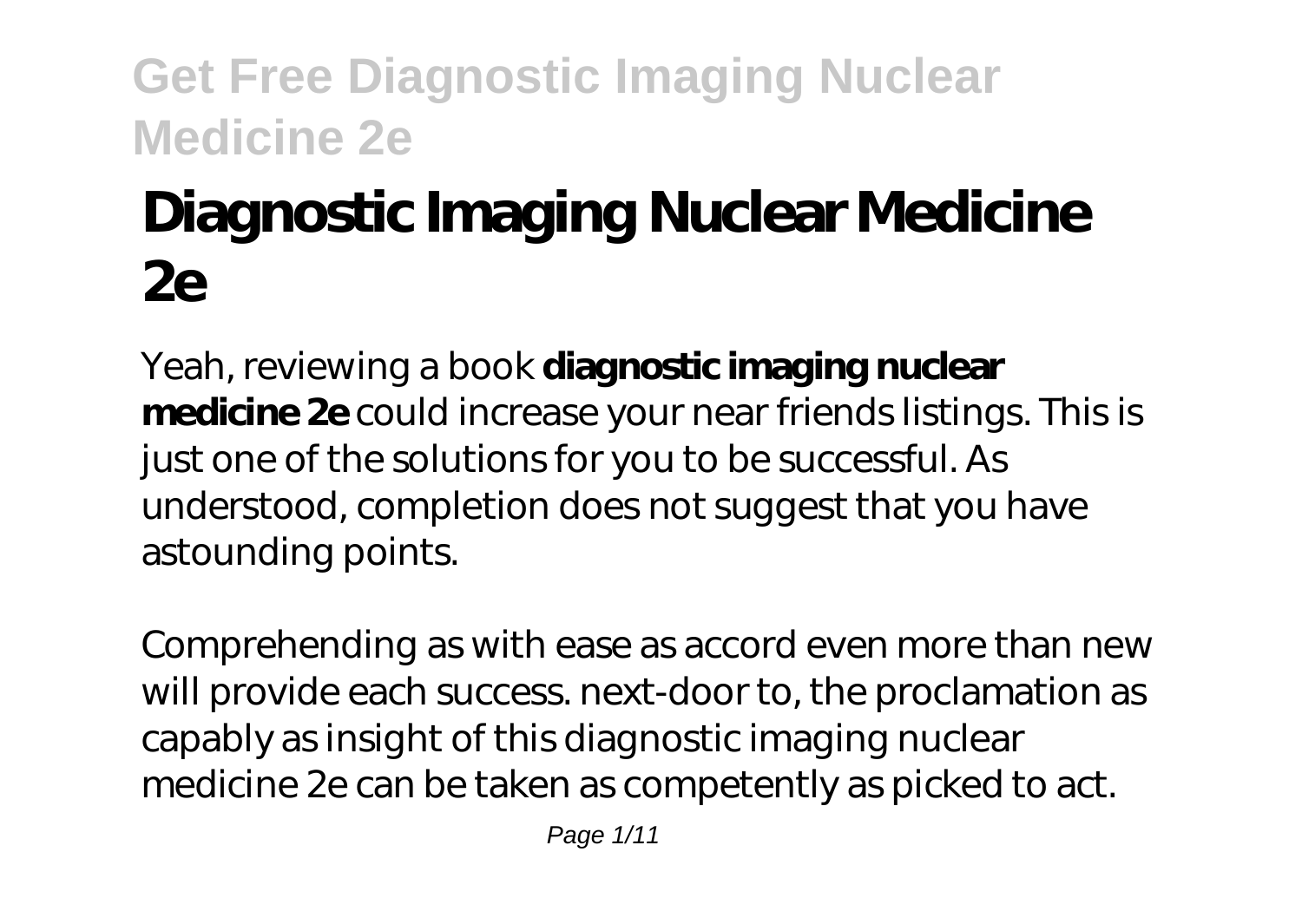### **Diagnostic Imaging Nuclear Medicine 2e**

Stay up-to-date with Nuclear Medicine Market research offered by HTF MI. Check how key trends and emerging drivers are shaping this industry growth.

### **Nuclear Medicine Market SWOT Analysis by Key Players- GE Healthcare, Siemens, Philips**

Why do we need DRLs in medical imaging? The optimization of patient protection in diagnostic radiology, diagnostic nuclear medicine or image guided interventional procedures requires the application ...

#### **Diagnostic Reference Levels (DRLs) in medical imaging** Page 2/11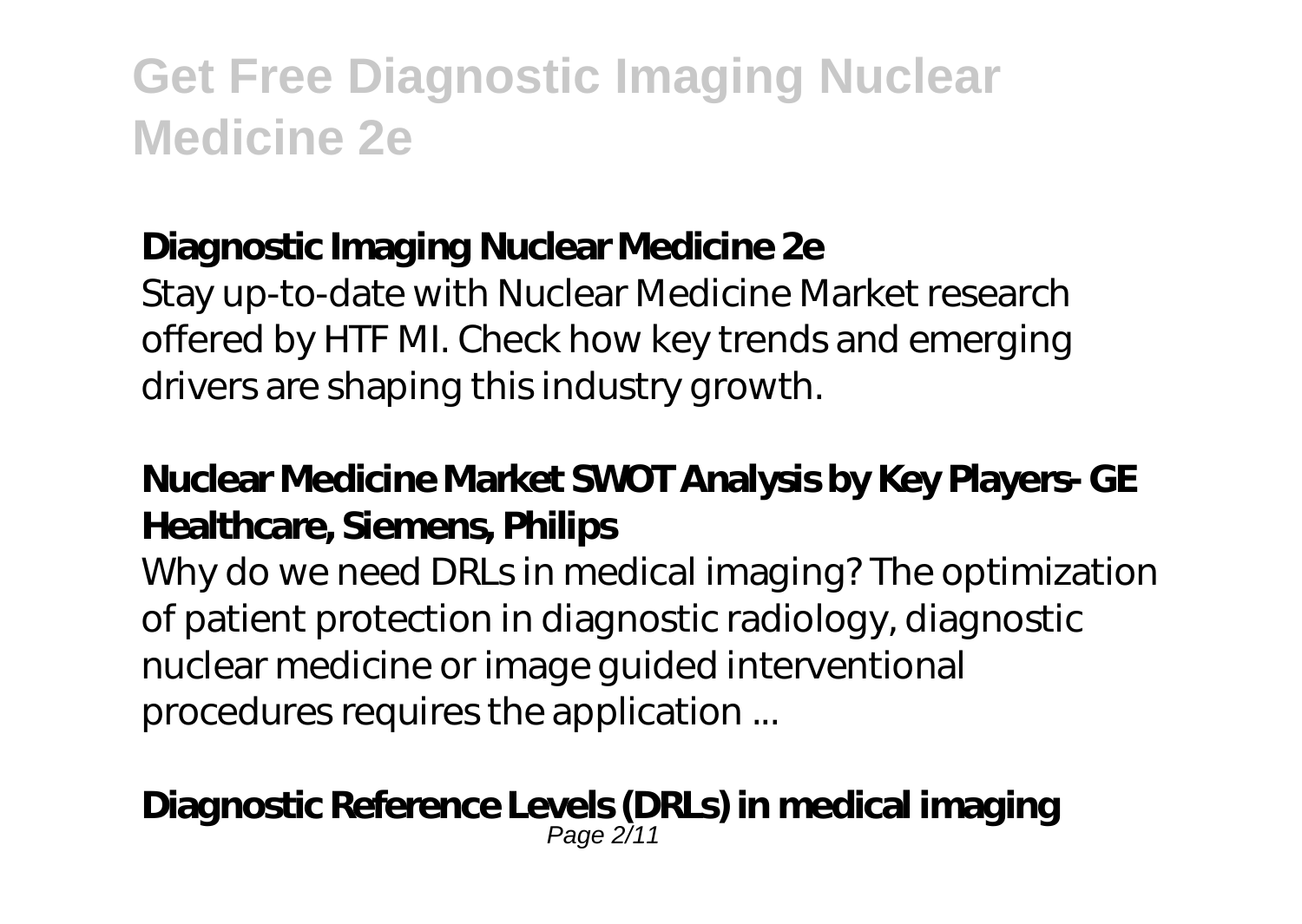Time is running out for radiology practices to ensure that they comply with Medicare's upcoming mandate for imaging exams to be ordered using appropriate use criteria (AUC) and clinical decision ...

### **Prepare now for Medicare's AUC/CDS rules for imaging orders**

Blue Earth Diagnostics, a Bracco company and recognized leader in the development and commercialization of innovative PET radiopharmaceuticals, today ...

**Blue Earth Diagnostics Announces Axumin® (Fluciclovine F 18) Presentations at Upcoming Society of Nuclear Medicine and Molecular Imaging (SNMMI) Annual Meeting** Page 3/11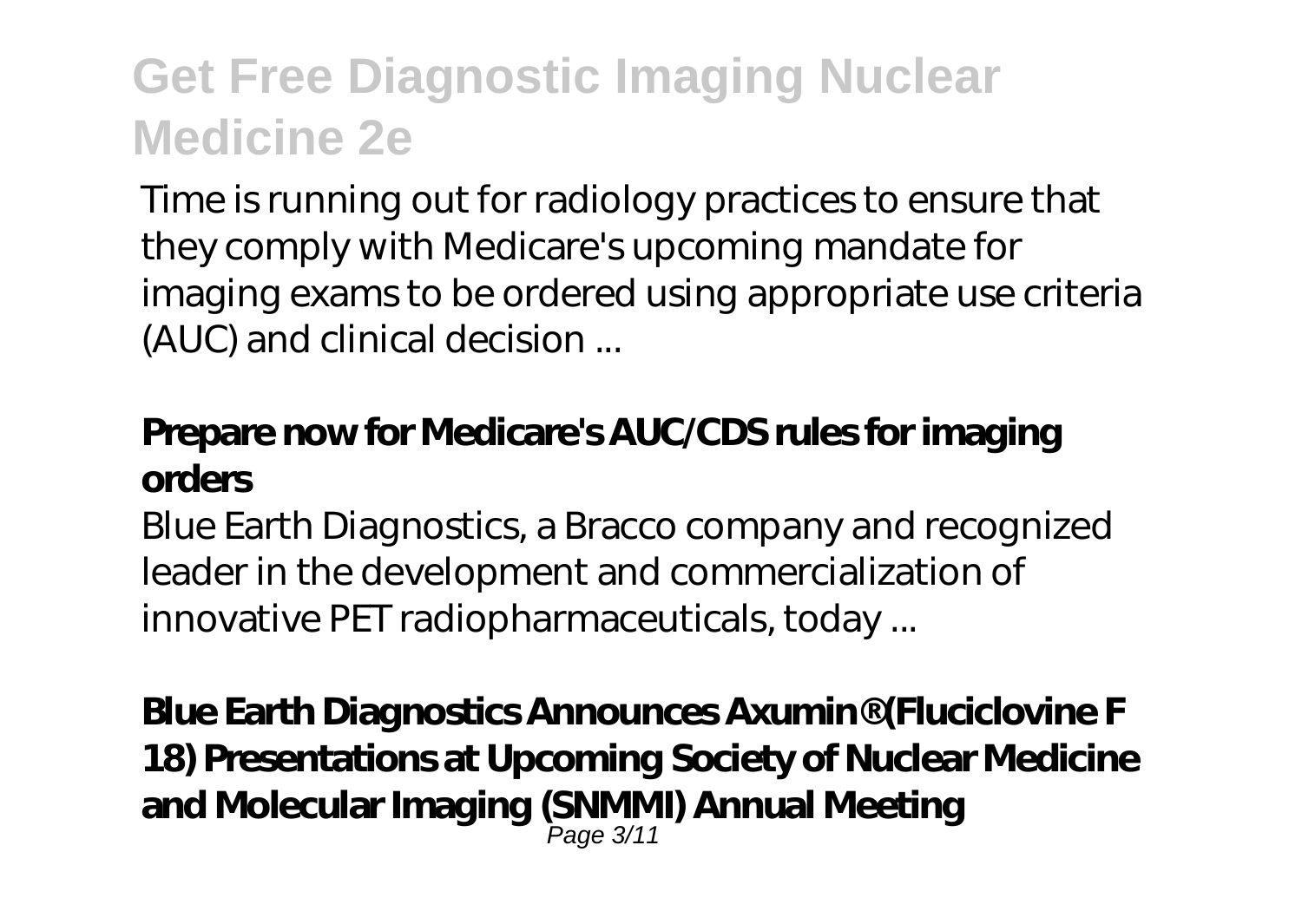You win some, you lose some. That adage could apply to the efforts of the nuclear medicine and molecular imaging community over the past year, according to the president's address by Alan Packard, PhD ...

### **Molecular imaging saw wins, losses over past year**

The leading players in the global companion diagnostics market are F. Hoffmann-La Roche AG (Switzerland), Agilent Technologies, Abbott Laboratories, Almac Group (U.K.), Danaher Corporation (U.S.), ...

## **Global Companion Diagnostics Market to Reach a New Threshold of Growth: Expected to Reach USD 7.8 Billion in 2027**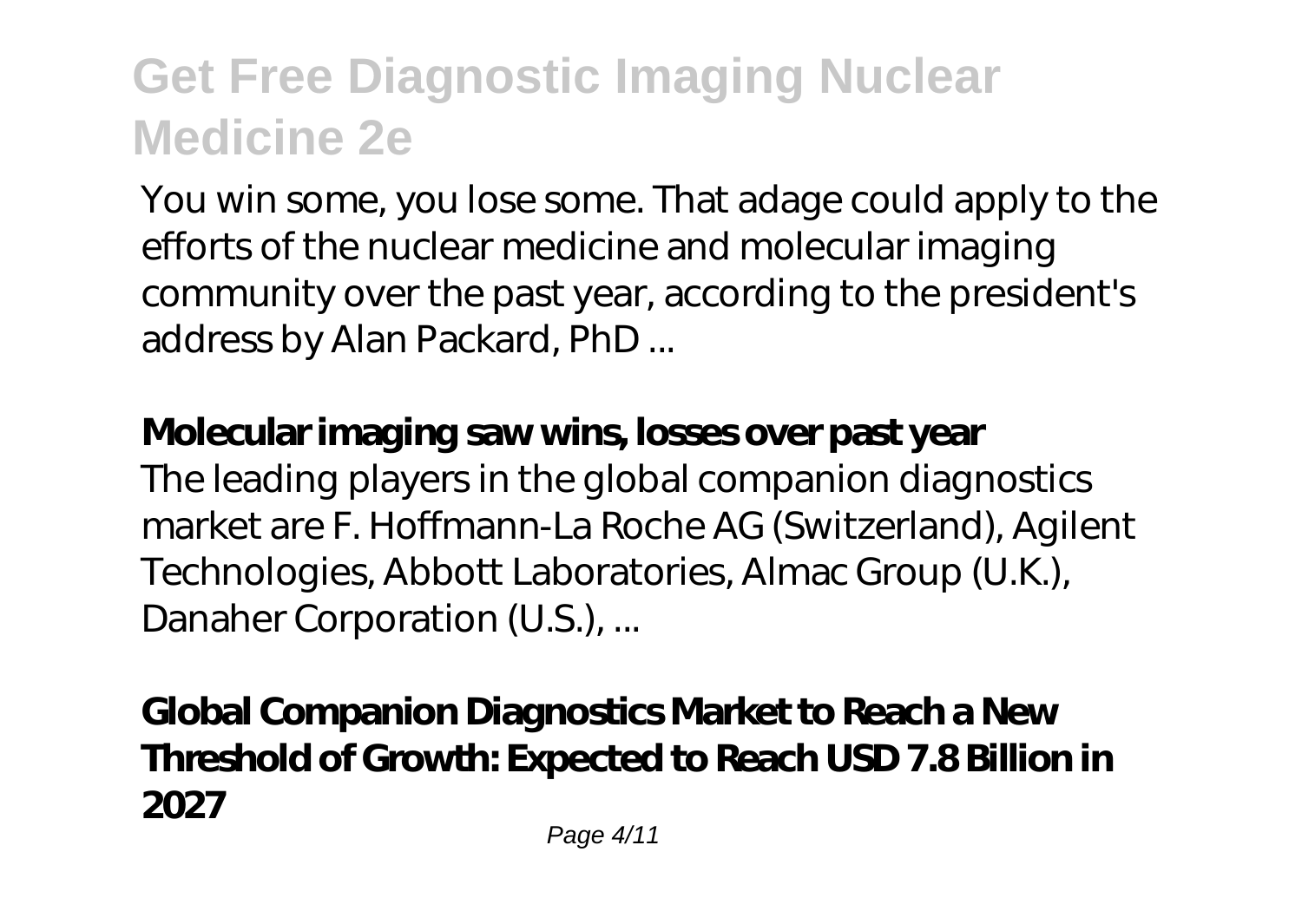According to a new report published by Grand View Research, Rising incidence of cancer is one of the major factors expected to boost the market for nu ...

## **Nuclear Medicine Market Exhibiting Steadfast CAGR Of 9.5% Would Reach USD 12.6 Billion By 2027 | Grand View Research, Inc.**

The report Nuclear Imaging Equipment ... the increasing focus on personalized medicine, investments through publicprivate partnerships to modernize diagnostic imaging centers, and the increasing ...

#### **Nuclear Imaging Equipment Market To Witness Major Growth In Coming Years** Page 5/11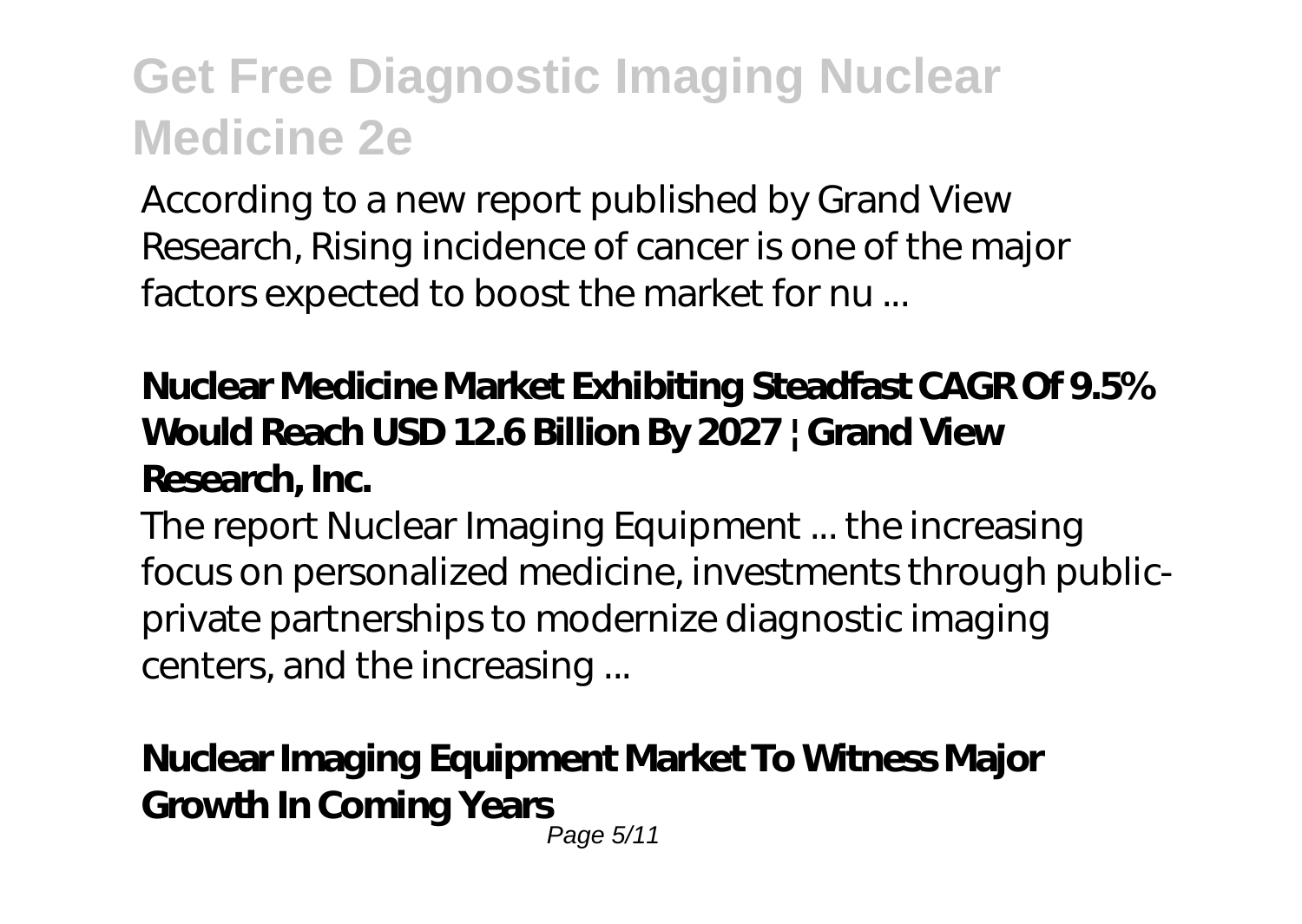Europe must take action to maintain the current level of medical radioisotopes supply, according to a joint position paper from Foratom, the European nuclear trade body, and Nuclear Medicine Europe, ...

**EU industry bodies seek more support for nuclear medicine** The "Medical Imaging Reagents Market Size, Market Share, Application Analysis, Regional Outlook, Growth Trends, Key Players, Competitive Strategies and Forecasts, 2021 to 2029" report has been added ...

#### **Global Medical Imaging Reagents Market Report 2021**

The Lancet Oncology Commission on Medical Imaging and Nuclear Medicine was established in 2018. It comprises 27 Page 6/11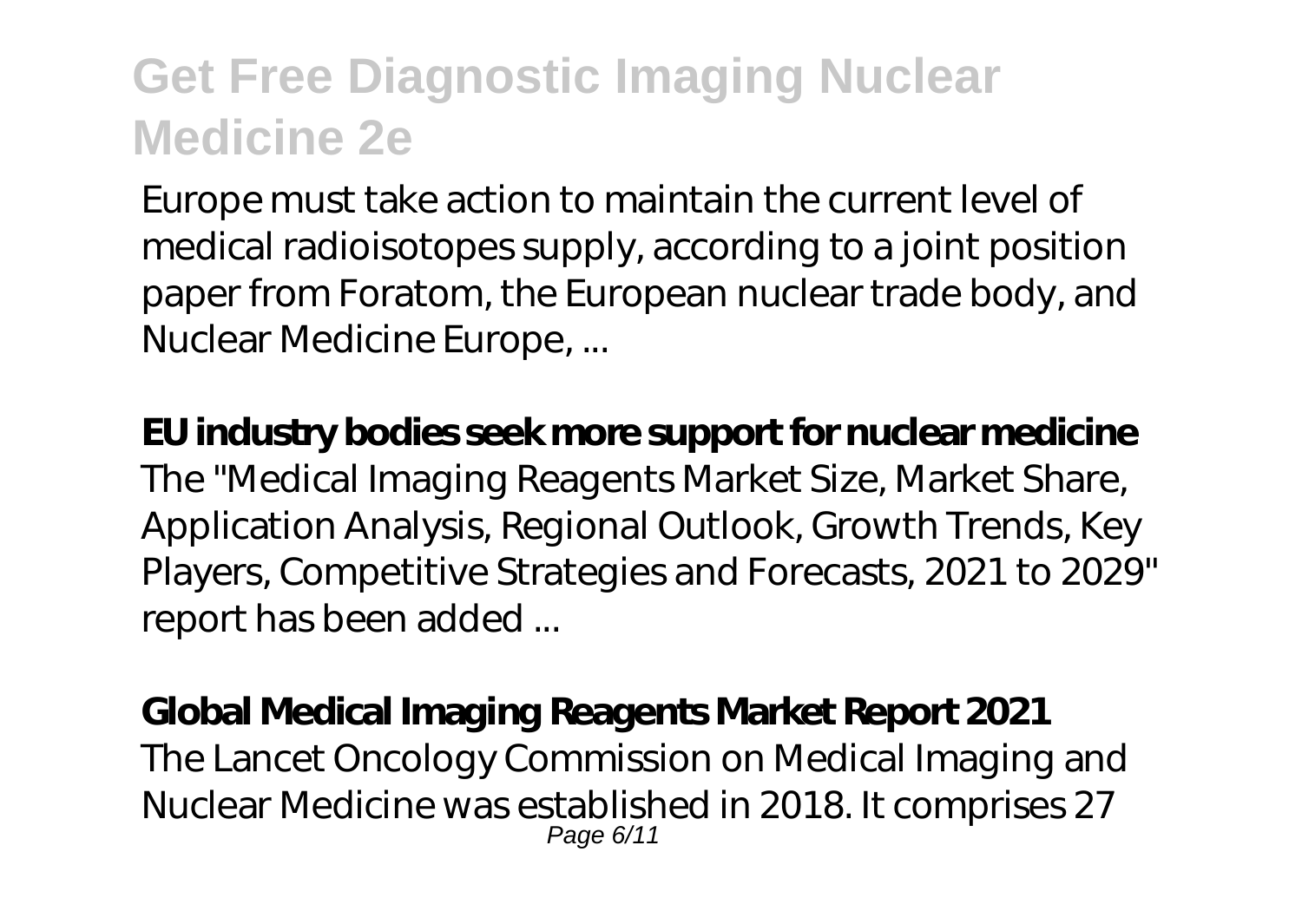leading nuclear medicine and diagnostic imaging societies and organizations. The Lancet ...

### **Lancet Oncology Commission**

such as magnetic resonance imaging (MRI), computed tomography (CT), positron emission tomography (PET), nuclear medicine, mammography, ultrasound, diagnostic radiology (X-ray), fluoroscopy ...

## **Diagnostic Imaging Services Market - Increase In Clinical Applications And Research Is Likely To Add Momentum In This Market**

The effects of COVID-19 on the brain can be accurately measured with positron emission tomography (PET), Page 7/11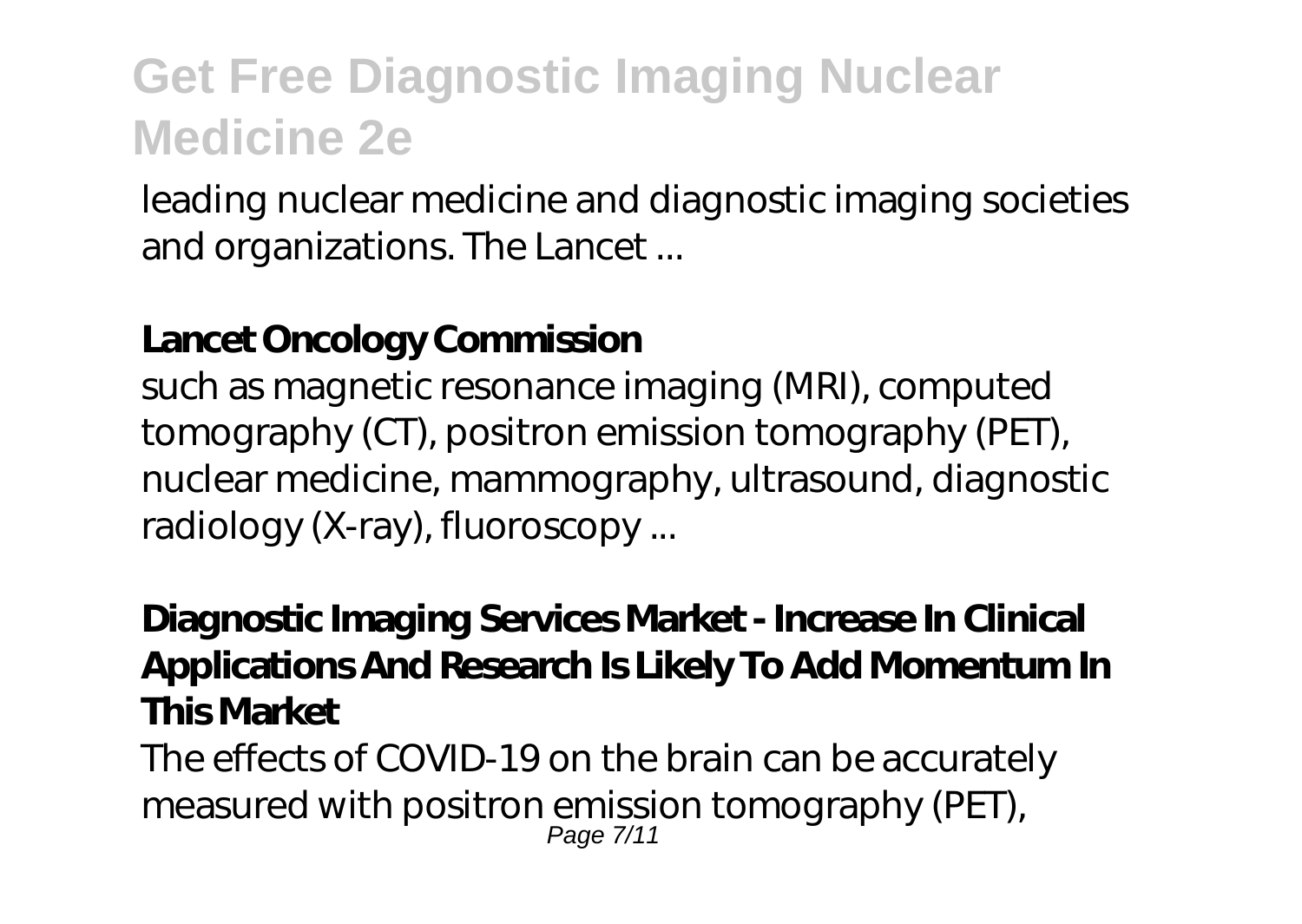according to research presented at the Society of Nuclear Medicine and Molecular Imaging (SNMMI ...

### **SNMMI Image of the Year: PET imaging measures cognitive impairment in COVID-19 patients**

A phase III clinical trial has validated the effectiveness of the prostate-specific membrane antigen (PSMA)-targeted radiotracer 18F-DCFPyL in detecting and localizing recurrent prostate cancer.

### **PSMA-targeted radiotracer pinpoints metastatic prostate cancer across anatomic regions**

The effects of COVID-19 on the brain can be accurately measured with positron emission tomography (PET), Page 8/11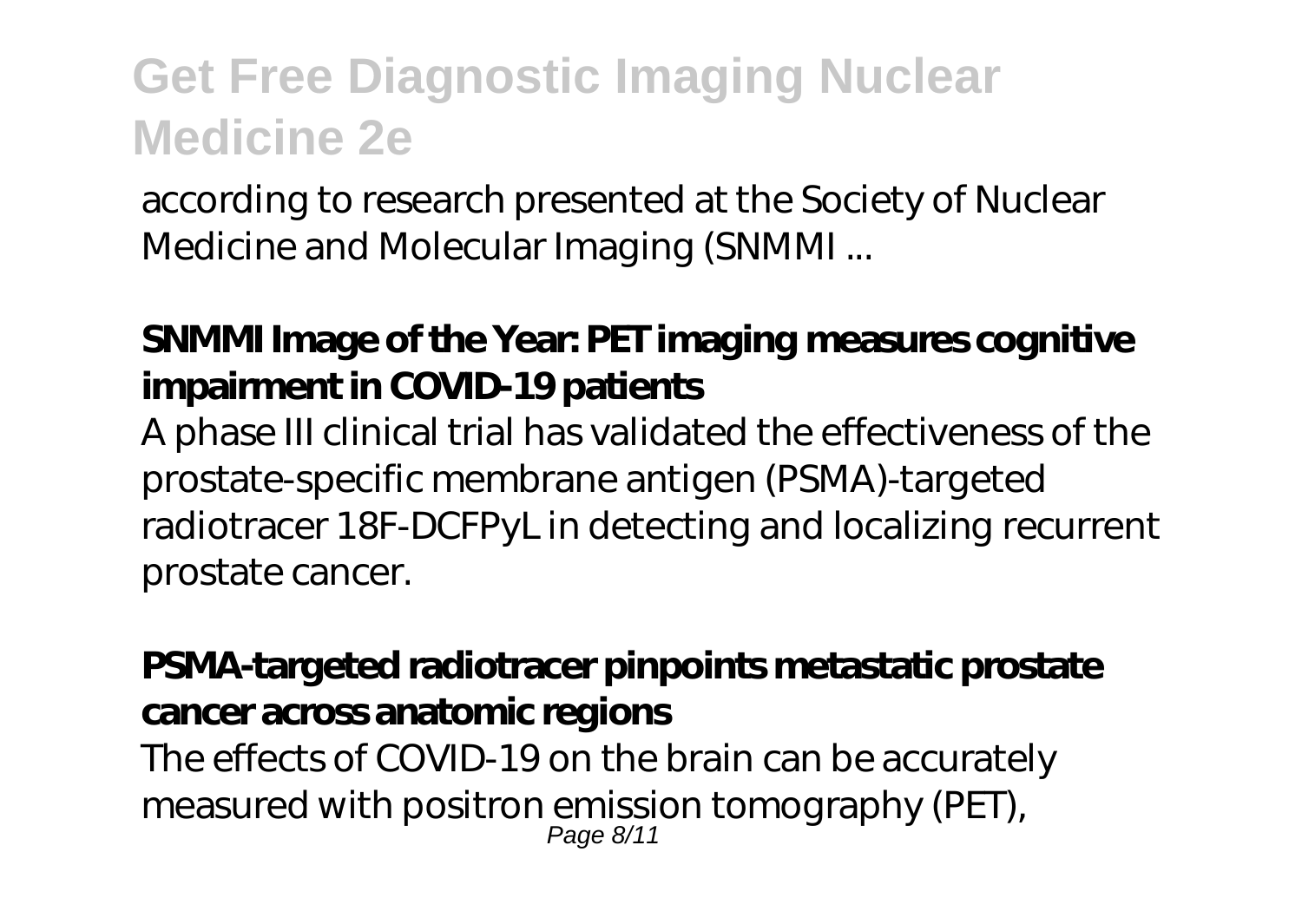according to research presented at the Society of Nuclear Medicine and Molecular Imaging (SNMMI ...

### **Positron emission tomography can accurately measure effects of COVID-19 on the brain**

A newly developed radiotracer can measure increases in brain tau at least a year prior to the emergence of other symptoms.

### **Novel biomarker effectively detects Alzheimer's disease before symptoms emerge**

Researchers reported successful preclinical studies in enhancing resolution of PET imaging by simultaneously tracking the head movements of subjects. Page 9/11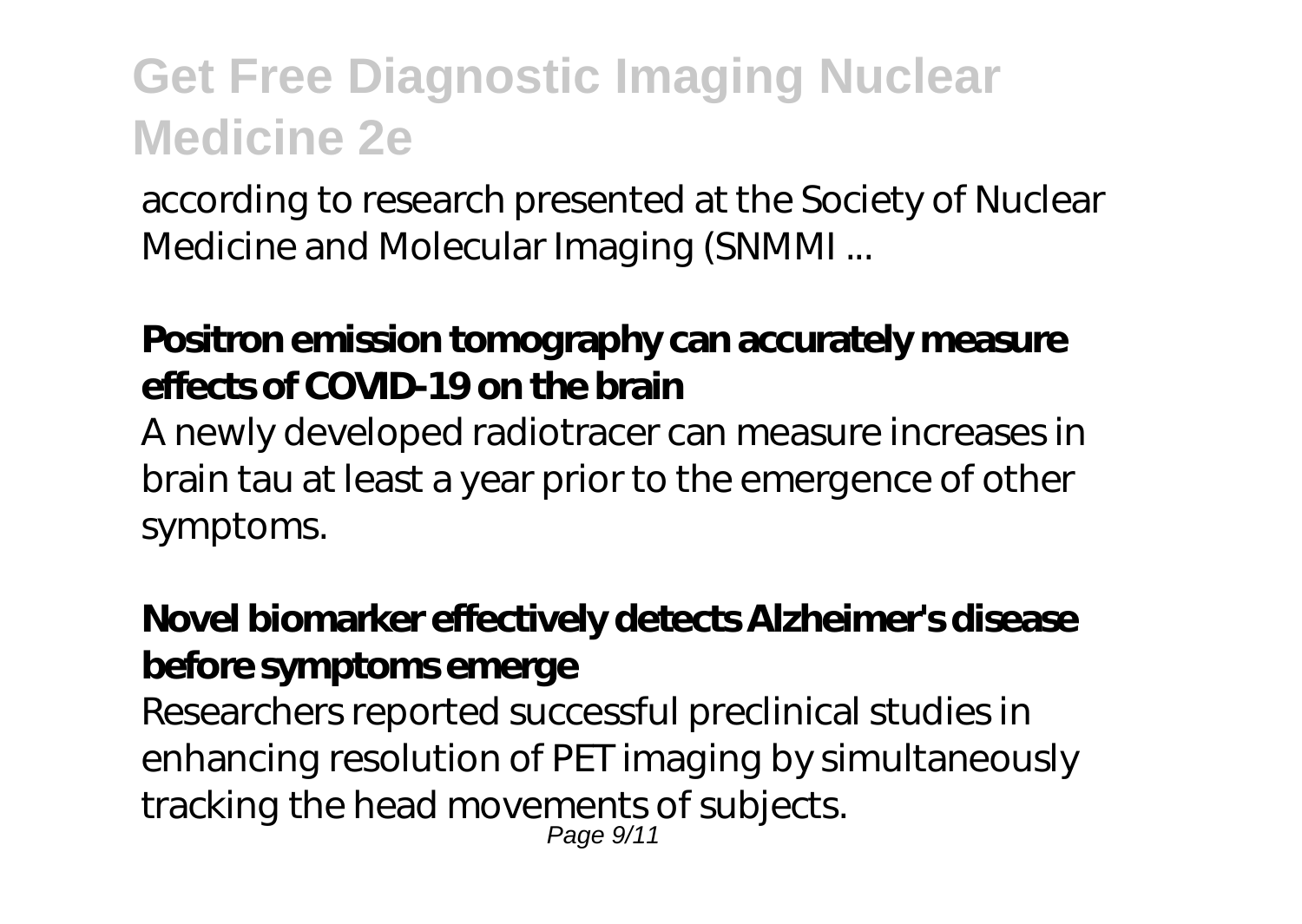### Researchers present technique for brain imaging in 'super**resolution'**

As per the report published by Allied Market Research, the Asia-Pacific Nuclear Medicine Market was accounted for  $$4.11...$ 

## **Asia-Pacific Nuclear Medicine Market to Garner \$8.95 Billion by 2028: Allied Market Research**

Lantheus Holdings, Inc. (the "Company") (NASDAQ: LNTH), an established leader and fully integrated provider committed to innovative imaging diagnostics, targeted therapeutics and artificial ...